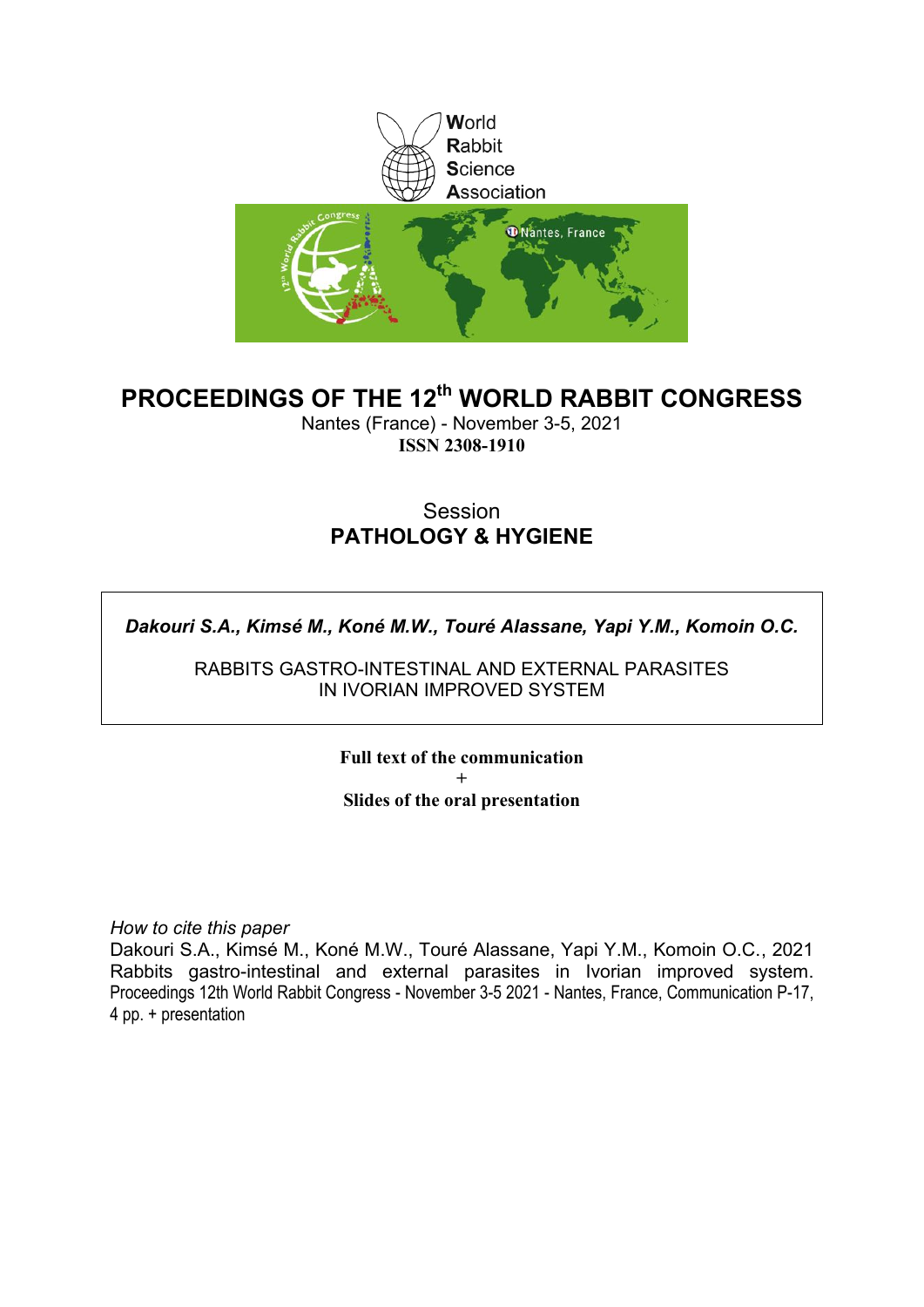### **RABBITS GASTRO-INTESTINAL AND EXTERNAL PARASITES IN IVORIAN IMPOROVED SYSTEM**

**Dakouri S. A<sup>1</sup> . , Kimsé M<sup>1</sup> \*., Koné M. W.<sup>1</sup> , Touré Alassane<sup>2</sup> , Yapi Y.M<sup>3</sup> ., Komoin O. C.<sup>2</sup>**

1. Pôle Production Animales, UFR Sciences de la Nature, Université Nangui Abrogoua, 02 BP 801 Abidjan 02, Côte d'Ivoire 2. Laboratoire Central Vétérinaire de Bingerville (LCVB), Côte d'Ivoire

3. Laboratoire de Zootechnie, Ecole Supérieure d'Agronomie, Institut National Polytechnique Félix Houphouet Boigny, BP 1093 Yamoussoukro, Côte d'Ivoire

\*Corresponding author: kimsemou.sn@univ-na.ci

### **ABSTRACT**

The aim of this study is to characterise rabbit endo and ecto parasites found in Côte d'Ivoire rabbit farms. The farms are regularly infected by various parasites. Treatments are provided without the microorganisms that are responsible being known. this work will make it possible to determine the most frequent parasites in farms and improve the health care of rabbits. 33 breading and 660 rabbits were used. Test was conducted from January to July 2019. Samples and observations were taken monthly. 66 samples were collected, 33 from growing rabbits and 33 from breeding stock. The flotation technique with NaCl was used for parasites observation. For endoparasites, 1 cestode, 2 species of trematodes, 8 nematodes and 11 species of *Eimeria* were observed. *Eimeria* oocysts were present in all samples (100%). The most common helminths were *Graphidium strigosum* and *Trichostrongylus retortaeformis* (36.36%). For ectoparasites, 6 species of ectoparasites were observed. These are 3 mites, 2 parasitic insects and fungus (*Trichophyton mentagrophytes*). The most commonly encountered ectoparasite was *Sarcoptes scabiei* (13.63%). Multiple outbreaks involving from 2 to 5 endo- associated with 1 or 2 ectoparasites were met.

**Keywords**: Rabbit, endoparasites, ectoparasites, Côte d'Ivoire

### **INTRODUCTION**

Diseases caused by external parasites have disappeared in rabbit modern farms. Internal parasites such as nematodes have also disappeared in farms with good hygienic conditions. However, internal parasites that causes great loss now are coccidiosis (Licois, 2010). Rabbit coccidia are major problem in rabbit farming. It causes enormous economic losses (Henneb *and* Aissi, 2013). In Côte d'Ivoire, growing rabbit Sanitary Risk Index is higher than 50% (Kimsé *et al*, 2013; Kimsé *et al,* 2014). Thus, most breeders using antibiotics over long time to resolve digestive problems on their farm. However, there is very little improvement. In all breeding system in Côte d'Ivoire, farmers have a good perception of coccidiosis but they have poor knowledge of antibiotic therapy and the risks. The breeder do not know that the Parasites control with chemical drugs can cause to resistance problems in the farm.

Therefore, to improve treatment, studies have been carried out to identify the different *Eimeria* species and their prevalence in Côte d'Ivoire (Kimsé *et al*, 2016). During coproscopic analyzes, other pathogenic parasites were observed. The aim of this work is to identify these parasites. This study will help to facilitate establishment of effective prophylaxis plans against these parasites in rabbit farms.

### **MATERIAL AND METHODS**

### **Animals and experimental design**

This study was conducted in the District of Abidjan from January to July 2019. Six hundred and sixty rabbits (*Oryctolagus cuniculus*) from 33 farms were used. Ten breeding rabbits and 10 growing rabbits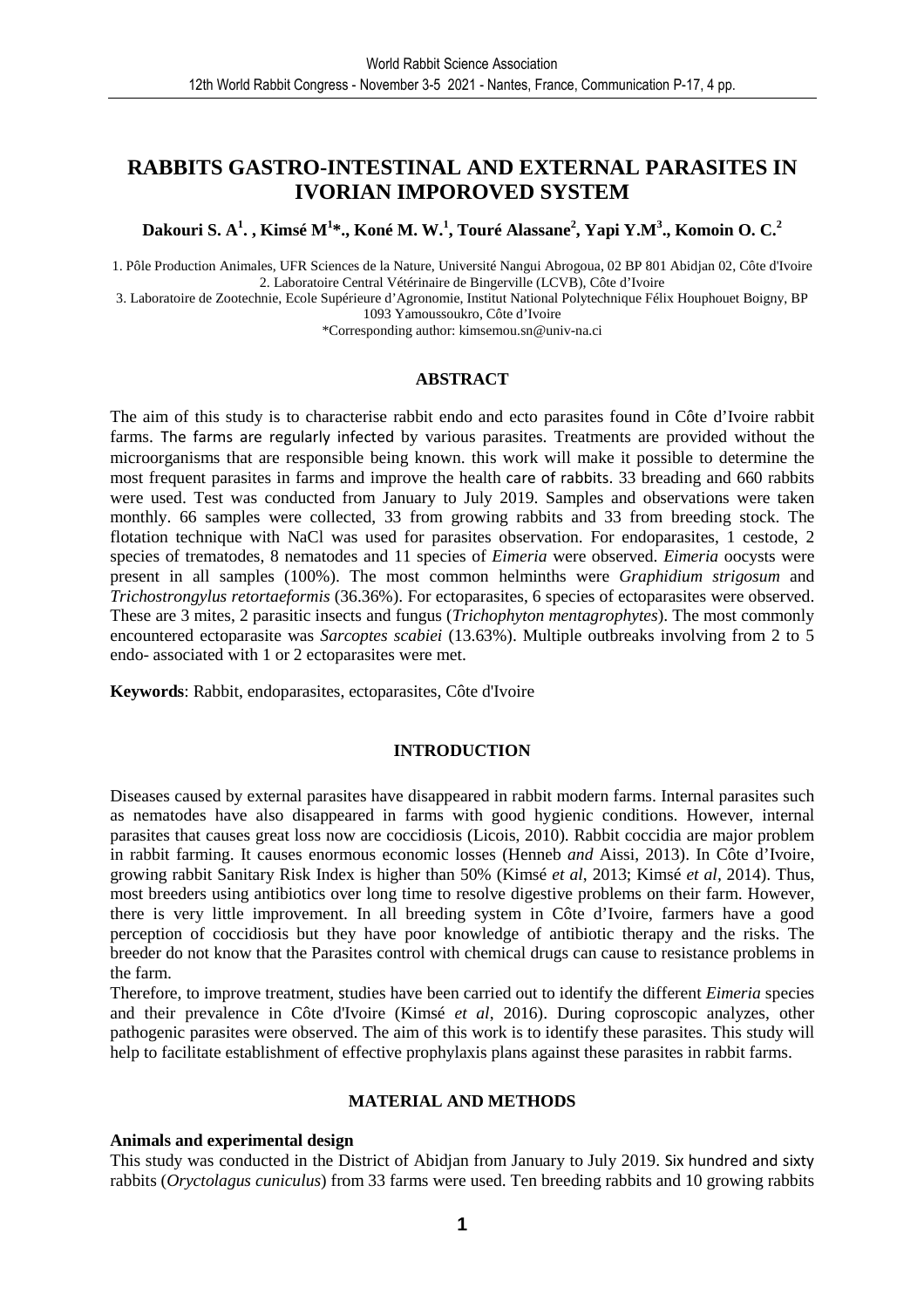were chosen by randomly from each farm visited. Sixty-six samples were composed of 33 young rabbits and 33 adult rabbits. The feces sampling was carried out monthly. Samples were humidified, packed in plastic jars and stored at 4 ° C for analysis.

### **Parasites identifications**

Faeces parasites identification and observation were carried out by the flotation technique. In a first time, 30 g of faeces were taken. Samples were cultured in a potassium dichromate solution (2.5 %) at ambiance temperature (26-29 °C) in petri dishes equipped with moisturizer paper. the different species of coccidia were identified using the identification keys used by Boucher *and* Nouaille (2002); Licois, (2010) and Duszynski *and* Couch (2013). The flotation was carried out in a NaCl solution as described by Athraa *et al*. (2015). Secondly, another sample of 30 g of fresh droppings helped to determine other types of parasites. The same technique as before was used.

### **RESULTS AND DICUSSIONS**

Eleven endoparasites (including *Emeria*) and 6 ectoparasites were identified.

### **Endoparasites infestation in growing rabbits and breeding rabbits**

All classes of digestive helminths were observed. Two types of *Cittotenia sp* cestodes and nematodes 8 types were identified. The trematodes observed were *Fasciola hepatica* and *Dicrocoelium lanceolatum* (Table 1). Nematodes were *Graphidium strigosum, Nematodirus leporis, Passalurus ambigus, Strongyloides retortaeformis, Trichostrongylus sp* and *Ascaris lumbricoides. Eimeridae* was the only protozoan family observed. The diversity of parasites encountered is linked to environmental conditions. Indeed, the tropical climate and rearing system provide ideal conditions for microorganisms growth (Kimse *et al,* 2017). Similar observations were made in Benin whose climate is the same as the area of this study. However, 2 species of nematodes (*Graphidium strigosum* and *Trichostrongylus retortaeformis*) have been identified as helminths in Benin (Farougou *et al.*, 2004) compared to 8 in Côte d'Ivoire. The number of 11 *Emeria* species confirms the first results of Kimsé *et al*. (2016). The prevalence of endoparasites was higher in young rabbits (66.7 %) than breeders (48.5 %). This causes hematosis in young rabbits compared to adult rabbits (Farougou *et al*., 2004 ; Papeschi *et al*., 2013). This is related to the fragility of weaned rabbits and change of diet. At weaning, rabbit's immune system is still poorly developed. At weaning, the rabbit's immune system is still poorly developed. Therefore, animals are not able to protect themselves against most pathogens (Fortun Lamothe *and* Boullier, 2007).

### **Ectoparasites infestation in growing rabbits and breeding rabbits**

All recorded ectoparasites consisted of 3 acarids (*Sarcoptes scabiei, Psoroptes cuniculi* and *Notoedres cuniculi*), 2 parasitic insects (*Spillopsyllus cuniculi* and *Cuterebra cuniculi*) and a fungus, namely *Trichophyton mentagrophytes* (Table 2). The most ectoparasite encountered was an acarid especially the species *Sarcoptes scabiei* (13.6 %). On other hand, the rarest species was a myiasis, namely *Cuterebra cuniculi* (6.1 %). The presence of these external parasites in the feces would be the result of contamination. This contamination would come directly from the body of infested rabbits. It would also be linked to presence of other animals in farms or also flies, which play mechanical vector role. Adult rabbits harbored more than 1.7 times ectoparasites than young rabbits. Multiple infestations of 5 gastrointestinal parasites were observed. These endoparasites were often associated with 1 or 2 ectoparasites. This polyparasitism was more pronounced in adults than in young rabbits. The presence of significant number of pathologies can be explained by the fact that coccidiosis would promote other diseases emergence by reducing rabbits immunity (Yin *et al*., 2016).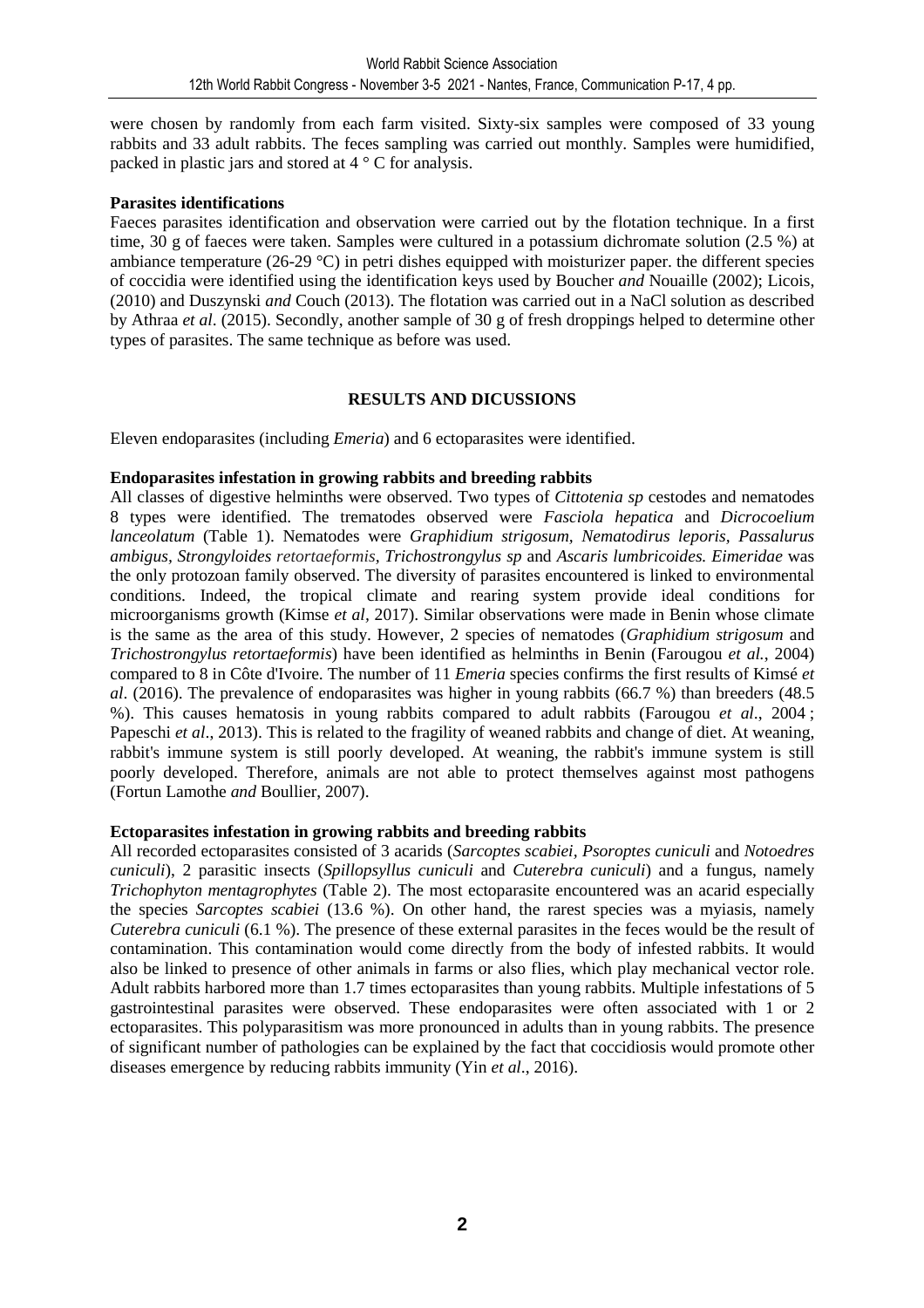**Table 1**. Proportion of digestive helminth infestation in young and adult rabbits in the Abidjan District.

|                                    | Positive sample    |                  |  |
|------------------------------------|--------------------|------------------|--|
| Digestives Parasites               | Growing<br>rabbits | Breeding rabbits |  |
| Number                             | 33                 | 33               |  |
| Graphidium strigosum               | 16 (48.5)          | 8 (24.2)         |  |
| Nematodirus leporis                | 0(0.0)             | 12 (36.4)        |  |
| Obseliscoides cuniculi             | 2(6.1)             | 11 (33.3)        |  |
| Ascaris lumbricoides               | 3(9.1)             | 6(18.2)          |  |
| Passalurus ambigus                 | 1(3.0)             | 3(9.1)           |  |
| Strongyloides sp                   | 8 (24.2)           | 14 (42.4)        |  |
| Trichostrongylus<br>retortaeformis | 10(30.3)           | 14 (42.4)        |  |
| Dicrocoelium<br>lanceolatum        | 0(0)               | 26.1)            |  |
| Fasciola hepatica                  | 0(0)               | 4(12.1)          |  |
| Cittotenia sp                      | 0(0)               | 3(9.1)           |  |
| Total*                             | 22 (66.7)          | 16 (48.5)        |  |

**Table 2**: Distribution of young and adult rabbits ectoparasites in the District of Abidjan.

|                             | Positive sample     |                     |  |  |
|-----------------------------|---------------------|---------------------|--|--|
| External parasites          | Growin<br>g rabbits | Breeding<br>rabbits |  |  |
| Number                      | 33                  | 33                  |  |  |
| Sarcoptes scabiei           | 3(9.0)              | 6(16.7)             |  |  |
| Notoedres cuniculi          | 1(3.0)              | 4(12.1)             |  |  |
| <i>Psoroptes cuniculi</i>   | 4(12.1)             | 2(6.1)              |  |  |
| Spillopsyllus cuniculi      | 0(0.0)              | 5(15.2)             |  |  |
| Cuterebra cuniculi          | 2(6.0)              | 2(6.1)              |  |  |
| Trichophyton mentagrophytes | 4(12.1)             | 4(12.1)             |  |  |
| Total*                      | 7(21.2)             | 12 (36.4)           |  |  |

\* when a sample is positive for more than one parasite, it is counted only once; ( ) percentage of positive sample

\* when a sample is positive for more than one parasite, it is counted only once; ( ) percentage of positive sample

### **CONCLUSION**

The aim of the study was to characterize rabbit parasites to improve the health monitoring of rabbits in breeding. Rabbit farms in Côte d'Ivoire are parasitized by 11 group of endoparasites and 6 ectoparasites. This polyparasitism was dominated by *Eimeria* and *Trichostrongyldae*, in particular *Trichostrongylus retortaeformis* and *Graphidium strigosum*. Endoparasitic infestations are more common in breeding rabbits than growing rabbits.

### **ACKNOWLEDGEMENTS**

The authors thank Ivorian Rabbit Science Association (IRSA), C2D, AOF, FIRCA and FCIAD for their assistance in this study.

### **REFERENCES**

Athraa T. K., Haider M. A. A., Farouk J. K. 2015. Prevalence of coccidiosis in local breed rabbits (*Oryctolagus cuniculus*) in Baghdad province. *AL-Qadisiya Journal of Vet. Med. Sci. Vol. 14, 15-21.*

Boucher S., Nouaille L. 1996. *Manuel pratique: Maladies des lapins. Paris : Editions France Agricole.- 255p.* 

- Duszynski D., Couch L. 2013. The biology and identification of the coccidia (Apicomplexa) of rabbits of the world. *1 st Edn., San Diego, USA, Elsevier Inc., PP:105-106*.
- Farougou S., Koutinhouin B., Kpodekon M., Dougnon P., Djago Y., Adehan R., Ahlincou F 2004. Gastro-intestinal and external parasitose of rabbit in Benin. *Proceedings - 8th World Rabbit Congress –September 7-10, 2004 – Puebla, Mexico, 535-539.*

Fortun-Lamothe L., Boullier S. 2007. A review on the interactions between gut microflora and digestive mucosal immunity. Possible ways to improve the health of rabbits. *Livestock Science*, *107, 1-18.*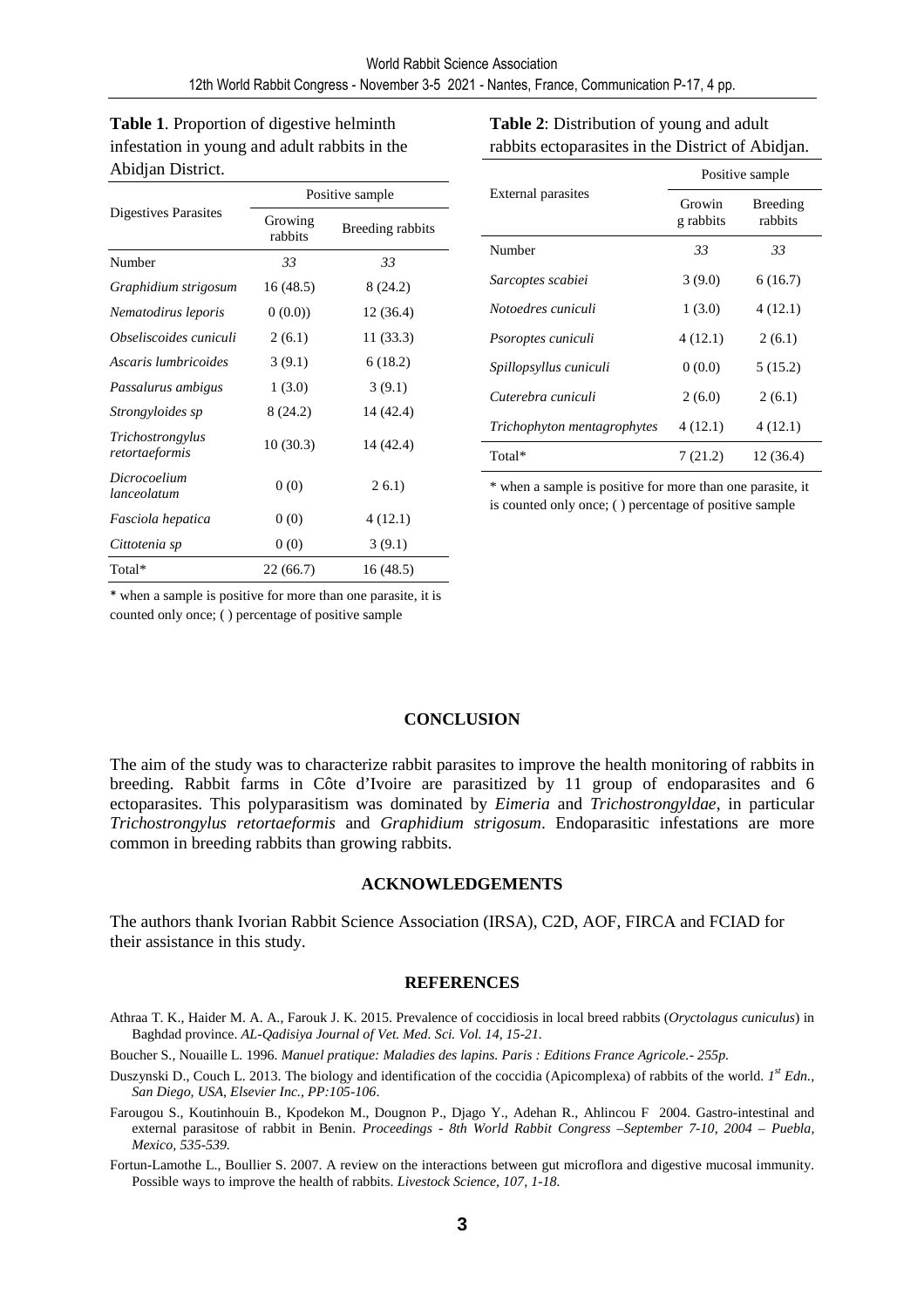- Henneb, M., Aissi, M. 2013. Etude Cinétique de L'excrétion Oocystale Chez la Lapine et sa Descendance et Identification des Différentes Espèces de Coccidies. *Proc. 15èmes Journées de la Recherche Cunicole, november, le Mans, France. 221-224.*
- Kimsé, M., Soro, D., Bléyéré, M.N., Yapi, J.N., Fantodji, A. 2013. Apport d'un fourrage vert tropical, Centrosema pubescens, en complément au granulé : effet sur les performances de croissance et sanitaire du lapin (*Oryctolagus cuniculus). Int. J. Biol. Chem. Sci. 7, 1234-1242.*
- Kimsé, M., Gnanda, B.I., Beugré, G.A.M., Bodji, N.C., Fantodji, A. 2014. Effect of associated using of commercial feed supplementation and green forage on rabbit (Oryctolagus cuniculus) growth and health *Scientia Agriculturae 2, 114-119*
- Kimsé M., Dakouri S. A., Koné M. W., Komoin O. C., Coulibaly M., Yapi Y.M., Fantodji A.T., Otchoumou A. 2016. Rabbit's coccidian species in a tropical endemic area. *Proceedings - 11th World Rabbit Congress,Qingdao, China –June-15-18, 2016 –, 541-544.*
- Kimsé M., Coulibaly K. A. S.,. Gnanda B. I, Zongo M., Yapi Y. M., Fantodji T. A., Otchoumou A. A. 2017. Caractérisation des systèmes d'élevage cunicole dans le district d'Abidjan (cote d'ivoire). *Agronomie Africaine 29 (2) : 185 – 196.*
- Licois D. 2010. Pathologie d'origine bactérienne et parasitaire chez le Lapin: Apports de la dernière décennie. *Cuniculture Magazine., 37, 35-49.*
- Papeschi C., Fichi G., Perrucci S. 2013. Oocyst excretion pattern of three intestinal *Eimeria* species in female rabbits *World Rabbit Sci. 21: 77-83*.
- Yin G., Goraya M. U., Huang J., Suo X., Huang Z. 2016. Survey of coccidial infection of rabbits in Sichuan Province, Southwest China. *Springer Plus 5: 1-4*.